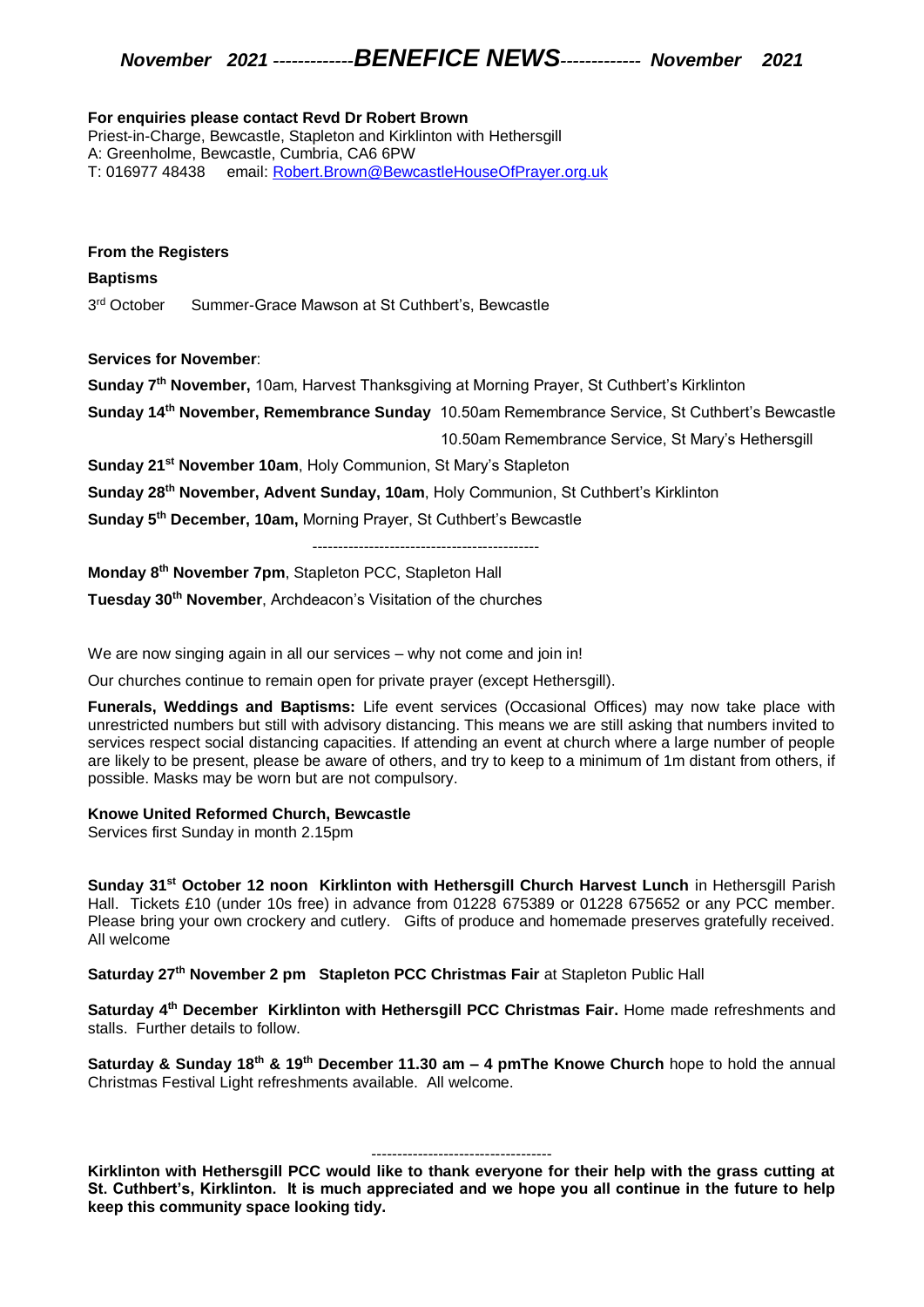# *November 2021----------BENEFICE NEWS-----------November 2021*

 There's a serious debate currently taking place at all levels in Church Life about the kind of "Animal" God means His Church to be. Since it affects us all I want to explore it.

 Some say that if the Church is to survive at all in our modern Post Christian society, she needs to change radically. She needs, such people say , to make her top priority the planting of 10,000 new House Churches whose members will fearlessly live and proclaim the Christian way of life of those first disciples whom we read about in the New Testament.

 We need to have the courage to set light to so much luggage of the past, they say. To reduce drastically for example that great army of professional full time clergy ( especially perhaps Bishops and Archdeacons! )who are expensive to train, expensive to employ and equally expensive to pension off! To replace them with local unpaid lay volunteers - scores of them!

 We need, such people say, to be willing to let go many of our church buildings which so often are in the wrong place, expensive to maintain and all too often poorly attended. And while we are about it to challenge our present congregations which so often are full of passengers! Not least to put together new forms of worship which will appeal to those on the fringe.

In short we need a radical and imaginative spiritual renewal.

In the opposite camp are those for whom such a strategy would be not just devastating but a complete betrayal of all that Mother Church has stood for all down the years. For these people, the Church to which they feel they have always belonged, is more like Old Father Thames. Occasionally it will run swiftly, but for the most part, slowly, steadily and at an ordered pace.

Take Ministry, for example, such people say. From earliest days immense care has always been taken in the selection and training of clergy. Deliberately (and admittedly at great expense) they have been trained to be prayerful, faithful, diligent, pastoral. Accountable not just to their congregations, but to their bishop whose episcopal office is in itself a reminder of continuity and tradition. How does all this tie in with " local volunteers"?

Or take Church Buildings. For historical reasons, as over the years people moved into the towns, many churches are now certainly in the wrong place and expensive to maintain. Yet they remain powerful reminders of God present amongst His people. Special places where People have gathered in His Presence to mark great occasions of national, community or family life. Holy places where God somehow is always just waiting to be found especially perhaps by those who are carrying heavy burdens.

Just remember this before closing them

Not least when it comes to Faith, such people would plead Faith is seldom a one-off conversion moment. For most; it is the beginning of the journey of a lifetime during which at times God may seem close, but all too often as dull and irrelevant as an ancient aunt in Australia. So we need time and space, they say. Permission to sit in the back pews where we can think and pray on our own terms. A spiritual shallow end where we are not made to feel inadequate or second class Christians.

I suppose in all this as an Anglican I want to have it both ways. Genuinely I admire the commitment and enthusiasm of those who seek new ways - and often at great personal expense. In this regard I notice that almost half of those who were ordained in Carlisle Cathedral in the summer were financially self supporting. Which I find truly impressive.

It's just that in all my life as priest and bishop ( some 58 years now ! ) I have found that what makes most sense to me (and I believe to most whom I have sought to serve) is a discipleship which whilst at times may call for courage, for the most part is about gentleness. Welcome, affirmation, listening, encouragement. A recognising that at best most of us struggle to work out what we believe and that what all of us need is to remember that we have a very long way still to travel

But maybe I'm just a dull old stick. Unimaginative and sleepy like an old tabby cat!

What do you think? I 'd love to know. + John